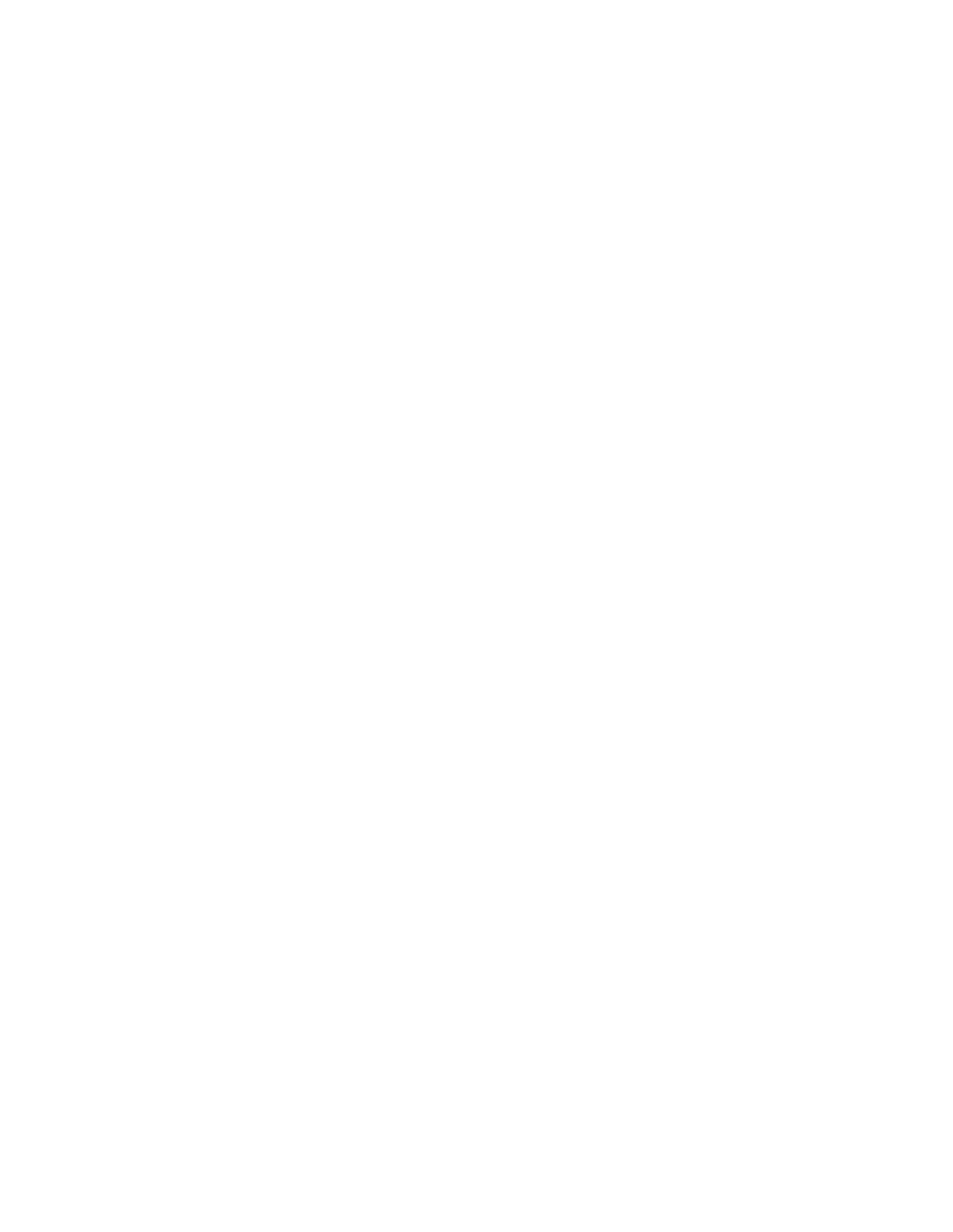| GOVERNOR AND LT. GOVERNOR                       |                                                       |                                                               |                                                                |                                                                |                |                  |   |   |   |   |  |  |
|-------------------------------------------------|-------------------------------------------------------|---------------------------------------------------------------|----------------------------------------------------------------|----------------------------------------------------------------|----------------|------------------|---|---|---|---|--|--|
| WYOMING COUNTY GENERAL ELECTION NOVEMBER6, 2018 |                                                       |                                                               |                                                                |                                                                |                |                  |   |   |   |   |  |  |
| <b>District</b>                                 | JOHN FETTERMAN LT. GOV<br>TOM WOLF GOV:<br>DEMOCRATIC | SCOTT WAGNER GOV;<br>JEFF BARTOS LT. GOV<br><b>REPUBLICAN</b> | GREEN<br>PAUL GLOVER GOV<br>JOCOLYN BOWSER-<br>BOSTICK LT. GOV | KEN V. KRAWCHUK GOV<br>KATHLEEN S. SMITH LT<br>GOV LIBERTARIAN | SCATTERED      |                  |   |   |   |   |  |  |
| <b>Braintrim Township</b>                       | $\overline{38}$                                       | 114                                                           | $\overline{2}$                                                 | $\boldsymbol{0}$                                               |                |                  |   |   |   |   |  |  |
| <b>Clinton Township</b>                         | 280                                                   | 285                                                           | 7                                                              | 11                                                             |                |                  |   |   |   |   |  |  |
| <b>Eaton Township</b>                           | 275                                                   | 373                                                           | $\overline{7}$                                                 | $\overline{7}$                                                 | $\overline{2}$ |                  |   |   |   |   |  |  |
| <b>Exeter Township</b>                          | 121                                                   | 192                                                           | $\overline{2}$                                                 | $\mathbf{1}$                                                   |                |                  |   |   |   |   |  |  |
| <b>Factoryville Borough Ward 1</b>              | 98                                                    | 66                                                            | 5                                                              | $\overline{\mathbf{3}}$                                        |                |                  |   |   |   |   |  |  |
| <b>Factoryville Borough Ward 2</b>              | 105                                                   | 80                                                            | $\boldsymbol{0}$                                               | $\overline{2}$                                                 |                |                  |   |   |   |   |  |  |
| <b>Falls Township #1</b>                        | 111                                                   | 170                                                           | $\overline{\mathbf{4}}$                                        | $\mathbf{1}$                                                   |                |                  |   |   |   |   |  |  |
| <b>Falls Township #2</b>                        | 167                                                   | 285                                                           | 1                                                              | $\overline{\mathbf{4}}$                                        |                |                  |   |   |   |   |  |  |
| <b>Forkston Township</b>                        | 45                                                    | 94                                                            | $\overline{2}$                                                 | $\boldsymbol{0}$                                               |                |                  |   |   |   |   |  |  |
| <b>Laceyville Borough</b>                       | 25                                                    | 74                                                            | $\overline{\mathbf{3}}$                                        | $\mathbf{1}$                                                   |                |                  |   |   |   |   |  |  |
| <b>Township</b><br>Lemon                        | 192                                                   | 288                                                           | $\overline{\mathbf{4}}$                                        | 8                                                              |                |                  |   |   |   |   |  |  |
| <b>Mehoopany Township</b>                       | 72                                                    | 253                                                           | 6                                                              | $\overline{\mathbf{4}}$                                        | $\mathbf{1}$   |                  |   |   |   |   |  |  |
| <b>Meshoppen Borough</b>                        | 27                                                    | 65                                                            | $\boldsymbol{0}$                                               | $\boldsymbol{0}$                                               |                |                  |   |   |   |   |  |  |
| <b>Meshoppen Township</b>                       | 72                                                    | 201                                                           | $\overline{2}$                                                 | $\boldsymbol{0}$                                               |                |                  |   |   |   |   |  |  |
| <b>Monroe Township</b>                          | 225                                                   | 400                                                           | 1                                                              | 5                                                              |                |                  |   |   |   |   |  |  |
| <b>Nicholson Borough at Large</b>               | 111                                                   | 124                                                           | 3                                                              | $\overline{7}$                                                 |                |                  |   |   |   |   |  |  |
| Nicholson Township                              | 184                                                   | 334                                                           | $\overline{\mathbf{4}}$                                        | $\overline{2}$                                                 |                |                  |   |   |   |   |  |  |
| <b>North Branch Township</b>                    | 27                                                    | 81                                                            | $\blacksquare$                                                 | $\bf{0}$                                                       |                |                  |   |   |   |   |  |  |
| Northmoreland Township                          | 236                                                   | 397                                                           | 7                                                              | $\overline{\mathbf{3}}$                                        | $\overline{2}$ |                  |   |   |   |   |  |  |
| <b>Noxen Township</b>                           | 103                                                   | 203                                                           | $\mathbf{1}$                                                   | 6                                                              | $\mathbf{1}$   |                  |   |   |   |   |  |  |
| <b>Overfield Township</b>                       | 333                                                   | 383                                                           | 8                                                              | 6                                                              |                |                  |   |   |   |   |  |  |
| <b>Tunkhannock Borough Ward 1</b>               | 40                                                    | 73                                                            | $\overline{\mathbf{3}}$                                        | $\boldsymbol{2}$                                               |                |                  |   |   |   |   |  |  |
| <b>Tunkhannock Borough Ward 2</b>               | 121                                                   | 131                                                           | $\boldsymbol{0}$                                               | $\mathbf{1}$                                                   |                |                  |   |   |   |   |  |  |
| <b>Tunkhannock Borough Ward 3</b>               | 72                                                    | 82                                                            | $\overline{2}$                                                 | 3                                                              |                |                  |   |   |   |   |  |  |
| <b>Tunkhannock Borough Ward 4</b>               | 83                                                    | 87                                                            | 4                                                              | $\mathbf{1}$                                                   | $\mathbf{1}$   |                  |   |   |   |   |  |  |
| <b>Tunkhannock Township #1</b>                  | 479                                                   | 643                                                           | 6                                                              | 10                                                             |                |                  |   |   |   |   |  |  |
| <b>Tunkhannock Township #2</b>                  | 225                                                   | 321                                                           | 8                                                              | 4                                                              |                |                  |   |   |   |   |  |  |
| <b>Washington Township</b>                      | 142                                                   | 349                                                           | $\overline{\mathbf{3}}$                                        | 6                                                              |                |                  |   |   |   |   |  |  |
| <b>Windham Township</b>                         | 92                                                    | 196                                                           | $\bf{8}$                                                       | $\overline{2}$                                                 |                |                  |   |   |   |   |  |  |
| <b>TOTALS</b>                                   | 4101                                                  | 6344                                                          | 104                                                            | <b>100</b>                                                     | $\overline{7}$ | $\boldsymbol{0}$ | 0 | 0 | 0 | 0 |  |  |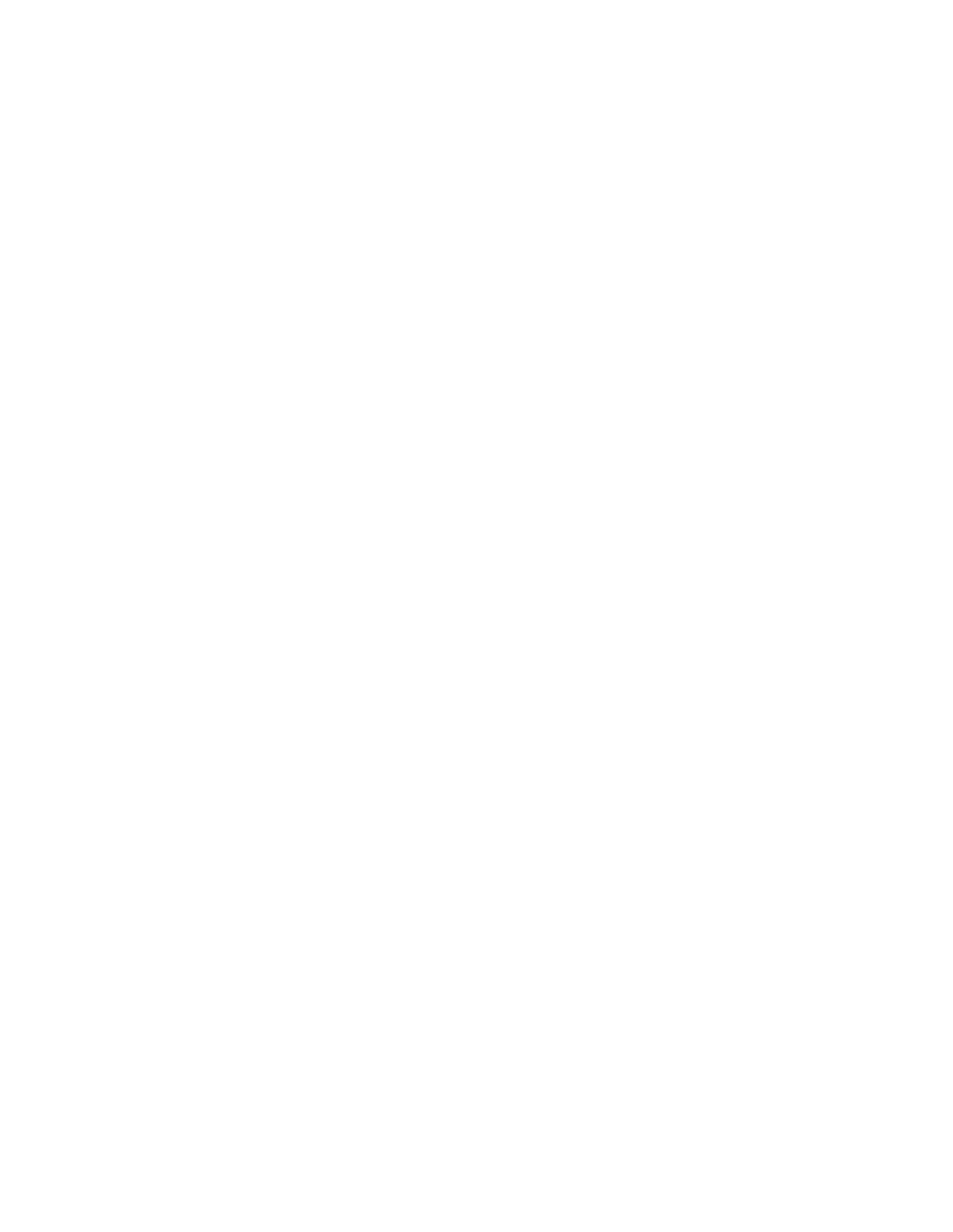| <b>REP IN CONGRESS 12TH DISTRICT</b>             |                                       |                  |                         |   |   |                         |                         |   |   |   |   |   |                |                |   |                  |
|--------------------------------------------------|---------------------------------------|------------------|-------------------------|---|---|-------------------------|-------------------------|---|---|---|---|---|----------------|----------------|---|------------------|
| WYOMING COUNTY GENERAL ELECTION NOVEMBER 6, 2018 |                                       |                  |                         |   |   |                         |                         |   |   |   |   |   |                |                |   |                  |
|                                                  |                                       |                  |                         |   |   |                         |                         |   |   |   |   |   |                |                |   |                  |
|                                                  | <b>MARC FRIEDENBERG</b><br>DEMOCRATIC | TOM MARINO       | <b>SCATTERED</b>        |   |   |                         |                         |   |   |   |   |   |                |                |   |                  |
|                                                  |                                       |                  |                         |   |   |                         |                         |   |   |   |   |   |                |                |   |                  |
| <b>District</b>                                  |                                       |                  |                         |   |   |                         |                         |   |   |   |   |   |                |                |   |                  |
| <b>Braintrim Township</b>                        | 43                                    | $\overline{111}$ |                         |   |   |                         |                         |   |   |   |   |   |                |                |   |                  |
| <b>Clinton Township</b>                          | 237                                   | 333              | $\mathbf{1}$            |   |   |                         |                         |   |   |   |   |   |                |                |   |                  |
| <b>Eaton Township</b>                            | 236                                   | 420              | $\overline{\mathbf{1}}$ |   |   |                         |                         |   |   |   |   |   |                |                |   |                  |
| <b>Exeter Township</b>                           | 107                                   | 204              |                         |   |   |                         |                         |   |   |   |   |   |                |                |   |                  |
| <b>Factoryville Borough Ward 1</b>               | 87                                    | 81               |                         |   |   |                         |                         |   |   |   |   |   |                |                |   |                  |
| <b>Factoryville Borough Ward 2</b>               | 88                                    | 98               |                         |   |   |                         |                         |   |   |   |   |   |                |                |   |                  |
| <b>Falls Township #1</b>                         | 88                                    | 194              |                         |   |   |                         |                         |   |   |   |   |   |                |                |   |                  |
| <b>Falls Township #2</b>                         | 150                                   | 303              | $\mathbf{1}$            |   |   |                         |                         |   |   |   |   |   |                |                |   |                  |
| <b>Forkston Township</b>                         | 39                                    | 102              |                         |   |   |                         |                         |   |   |   |   |   |                |                |   |                  |
| <b>Laceyville Borough</b>                        | 23                                    | 80               |                         |   |   |                         |                         |   |   |   |   |   |                |                |   |                  |
| Lemon<br>Township                                | 178                                   | 312              |                         |   |   |                         |                         |   |   |   |   |   |                |                |   |                  |
| <b>Mehoopany Township</b>                        | 73                                    | 259              |                         |   |   |                         |                         |   |   |   |   |   |                |                |   |                  |
| <b>Meshoppen Borough</b>                         | 21                                    | 72               | $\mathbf{1}$            |   |   |                         |                         |   |   |   |   |   |                |                |   |                  |
| <b>Meshoppen Township</b>                        | 60                                    | 216              | $\overline{\mathbf{1}}$ |   |   |                         |                         |   |   |   |   |   |                |                |   |                  |
| Monroe Township                                  | 173                                   | 446              | $\mathbf{1}$            |   |   |                         |                         |   |   |   |   |   |                |                |   |                  |
| <b>Nicholson Borough at Large</b>                | 104                                   | 141              |                         |   |   |                         |                         |   |   |   |   |   |                |                |   |                  |
| Nicholson Township                               | 161                                   | 362              |                         |   |   |                         |                         |   |   |   |   |   |                |                |   |                  |
| <b>North Branch Township</b>                     | 20                                    | 87               |                         |   |   |                         |                         |   |   |   |   |   |                |                |   |                  |
| Northmoreland Township                           | 203                                   | 438              |                         |   |   |                         |                         |   |   |   |   |   |                |                |   |                  |
| <b>Noxen Township</b>                            | 76                                    | 225              | $\overline{2}$          |   |   |                         |                         |   |   |   |   |   |                |                |   |                  |
| <b>Overfield Township</b>                        | 304                                   | 421              |                         |   |   |                         |                         |   |   |   |   |   |                |                |   |                  |
| <b>Tunkhannock Borough Ward 1</b>                | 39                                    | 78               |                         |   |   |                         |                         |   |   |   |   |   |                |                |   |                  |
| <b>Tunkhannock Borough Ward 2</b>                | 104                                   | 147              |                         |   |   |                         |                         |   |   |   |   |   |                |                |   |                  |
| <b>Tunkhannock Borough Ward 3</b>                | 62                                    | 97               |                         |   |   |                         |                         |   |   |   |   |   |                |                |   |                  |
| Tunkhannock Borough Ward 4                       | 75                                    | 95               | $\mathbf{1}$            |   |   |                         |                         |   |   |   |   |   |                |                |   |                  |
| <b>Tunkhannock Township #1</b>                   | 413                                   | 721              |                         |   |   |                         |                         |   |   |   |   |   |                |                |   |                  |
| Tunkhannock Township #2                          | 190                                   | 359              | $\mathbf{1}$            |   |   |                         |                         |   |   |   |   |   |                |                |   |                  |
| <b>Washington Township</b>                       | 136                                   | 362              |                         |   |   |                         |                         |   |   |   |   |   |                |                |   |                  |
| <b>Windham Township</b>                          | 77                                    | 216              | 1                       |   |   |                         |                         |   |   |   |   |   |                |                |   |                  |
| <b>TOTALS</b>                                    | 3567                                  | 6980 11          |                         | 0 | 0 | $\overline{\mathbf{0}}$ | $\overline{\mathbf{0}}$ | 0 | 0 | 0 | 0 | 0 | $\overline{0}$ | $\overline{0}$ | 0 | $\boldsymbol{0}$ |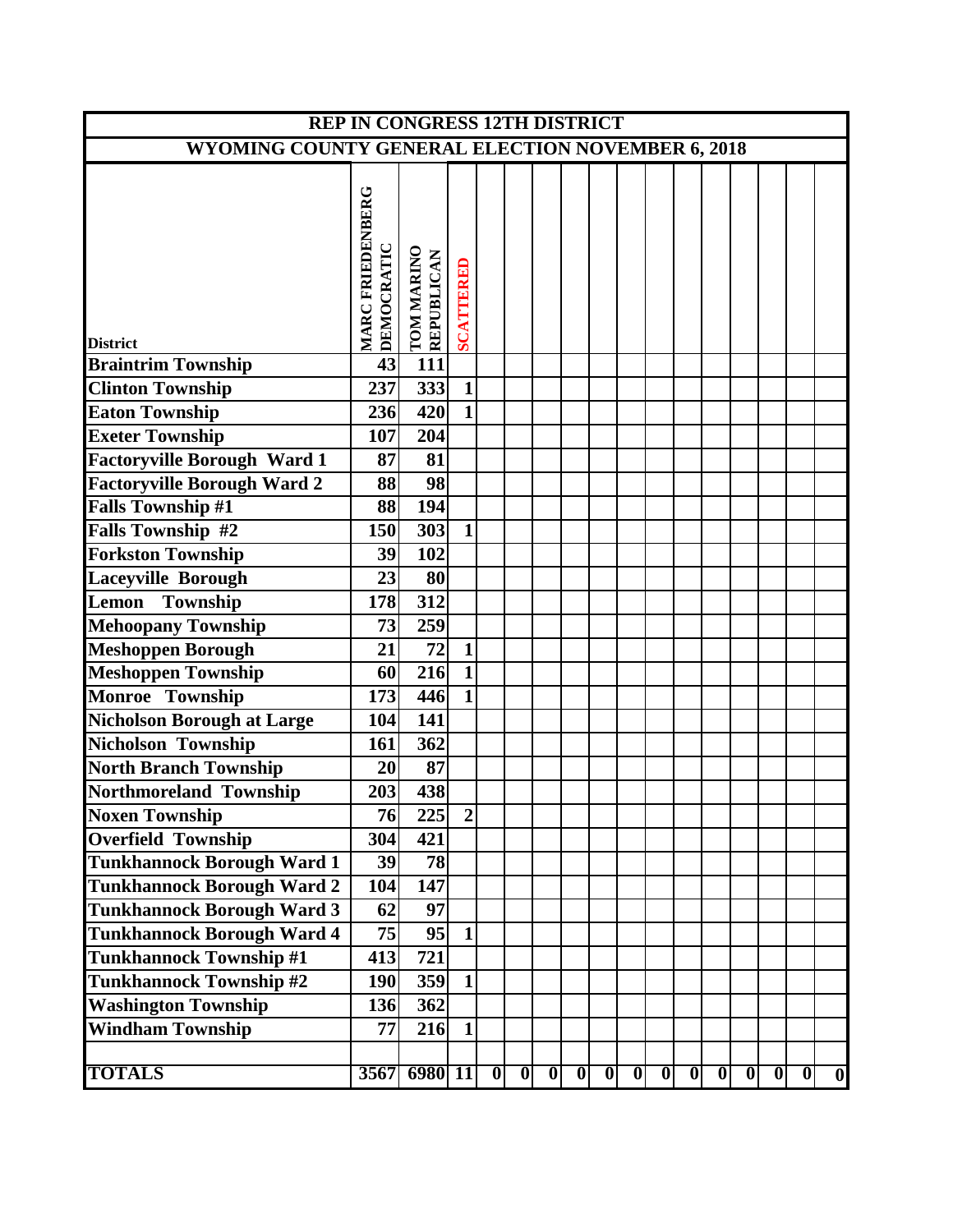| SENATOR IN GENERAL ASSEMBLY 20TH                 |                                  |                                  |                         |   |                  |                  |                         |  |  |  |  |  |  |
|--------------------------------------------------|----------------------------------|----------------------------------|-------------------------|---|------------------|------------------|-------------------------|--|--|--|--|--|--|
| WYOMING COUNTY GENERAL ELECTION NOVEMBER 6, 2018 |                                  |                                  |                         |   |                  |                  |                         |  |  |  |  |  |  |
| <b>District</b>                                  | <b>LISA BAKER<br/>REPUBLICAN</b> | <b>JOHN J. SWEENEY<br/>GREEN</b> | SCATTERED               |   |                  |                  |                         |  |  |  |  |  |  |
| <b>Braintrim Township</b>                        | 131                              | $\overline{20}$                  |                         |   |                  |                  |                         |  |  |  |  |  |  |
| <b>Clinton Township</b>                          | 390                              | 144                              | $\mathbf{3}$            |   |                  |                  |                         |  |  |  |  |  |  |
| <b>Eaton Township</b>                            | 492                              | 105                              | 3                       |   |                  |                  |                         |  |  |  |  |  |  |
| <b>Exeter Township</b>                           | 244                              | 42                               | $\mathbf{1}$            |   |                  |                  |                         |  |  |  |  |  |  |
| <b>Factoryville Borough Ward 1</b>               | 95                               | 51                               |                         |   |                  |                  |                         |  |  |  |  |  |  |
| <b>Factoryville Borough Ward 2</b>               | 112                              | 46                               | $\overline{\mathbf{4}}$ |   |                  |                  |                         |  |  |  |  |  |  |
| <b>Falls Township #1</b>                         | 214                              | 59                               | $\mathbf{1}$            |   |                  |                  |                         |  |  |  |  |  |  |
| Falls Township #2                                | 333                              | 83                               | $\mathbf{1}$            |   |                  |                  |                         |  |  |  |  |  |  |
| <b>Forkston Township</b>                         | 114                              | 20                               |                         |   |                  |                  |                         |  |  |  |  |  |  |
| <b>Laceyville Borough</b>                        | 87                               | 11                               |                         |   |                  |                  |                         |  |  |  |  |  |  |
| Township<br>Lemon                                | $\overline{3}$ 78                | 69                               | $\mathbf{1}$            |   |                  |                  |                         |  |  |  |  |  |  |
| <b>Mehoopany Township</b>                        | 266                              | 53                               |                         |   |                  |                  |                         |  |  |  |  |  |  |
| <b>Meshoppen Borough</b>                         | 77                               | 6                                |                         |   |                  |                  |                         |  |  |  |  |  |  |
| <b>Meshoppen Township</b>                        | 236                              | 28                               |                         |   |                  |                  |                         |  |  |  |  |  |  |
| Monroe Township                                  | 534                              | 53                               | $\mathbf{1}$            |   |                  |                  |                         |  |  |  |  |  |  |
| <b>Nicholson Borough at large</b>                | 178                              | 50                               |                         |   |                  |                  |                         |  |  |  |  |  |  |
| Nicholson Township                               | 400                              | 79                               | 3                       |   |                  |                  |                         |  |  |  |  |  |  |
| <b>North Branch Township</b>                     | 95                               | 10                               |                         |   |                  |                  |                         |  |  |  |  |  |  |
| <b>Northmoreland Township</b>                    | 517                              | 82                               |                         |   |                  |                  |                         |  |  |  |  |  |  |
| <b>Noxen Township</b>                            | 267                              | 35                               | $\mathbf{1}$            |   |                  |                  |                         |  |  |  |  |  |  |
| <b>Overfield Township</b>                        | 499                              | 163                              | $\mathbf{1}$            |   |                  |                  |                         |  |  |  |  |  |  |
| <b>Tunkhannock Borough Ward 1</b>                | 88                               | 22                               |                         |   |                  |                  |                         |  |  |  |  |  |  |
| <b>Tunkhannock Borough Ward 2</b>                | 179                              | 49                               |                         |   |                  |                  |                         |  |  |  |  |  |  |
| <b>Tunkhannock Borough Ward 3</b>                | 118                              | 27                               |                         |   |                  |                  |                         |  |  |  |  |  |  |
| <b>Tunkhannock Borough Ward 4</b>                | 126                              | 30                               |                         |   |                  |                  |                         |  |  |  |  |  |  |
| <b>Tunkhannock Township #1</b>                   | 806                              | 209                              | $\overline{2}$          |   |                  |                  |                         |  |  |  |  |  |  |
| <b>Tunkhannock Township #2</b>                   | 437                              | 72                               | $\overline{2}$          |   |                  |                  |                         |  |  |  |  |  |  |
| <b>Washington Township</b>                       | 421                              | 60                               | $\mathbf{1}$            |   |                  |                  |                         |  |  |  |  |  |  |
| <b>Windham Township</b>                          | 244                              | 34                               | $\overline{2}$          |   |                  |                  |                         |  |  |  |  |  |  |
| <b>TOTALS</b>                                    | 8078                             | 1712                             | $\overline{27}$         | 0 | $\boldsymbol{0}$ | $\boldsymbol{0}$ | $\overline{\mathbf{0}}$ |  |  |  |  |  |  |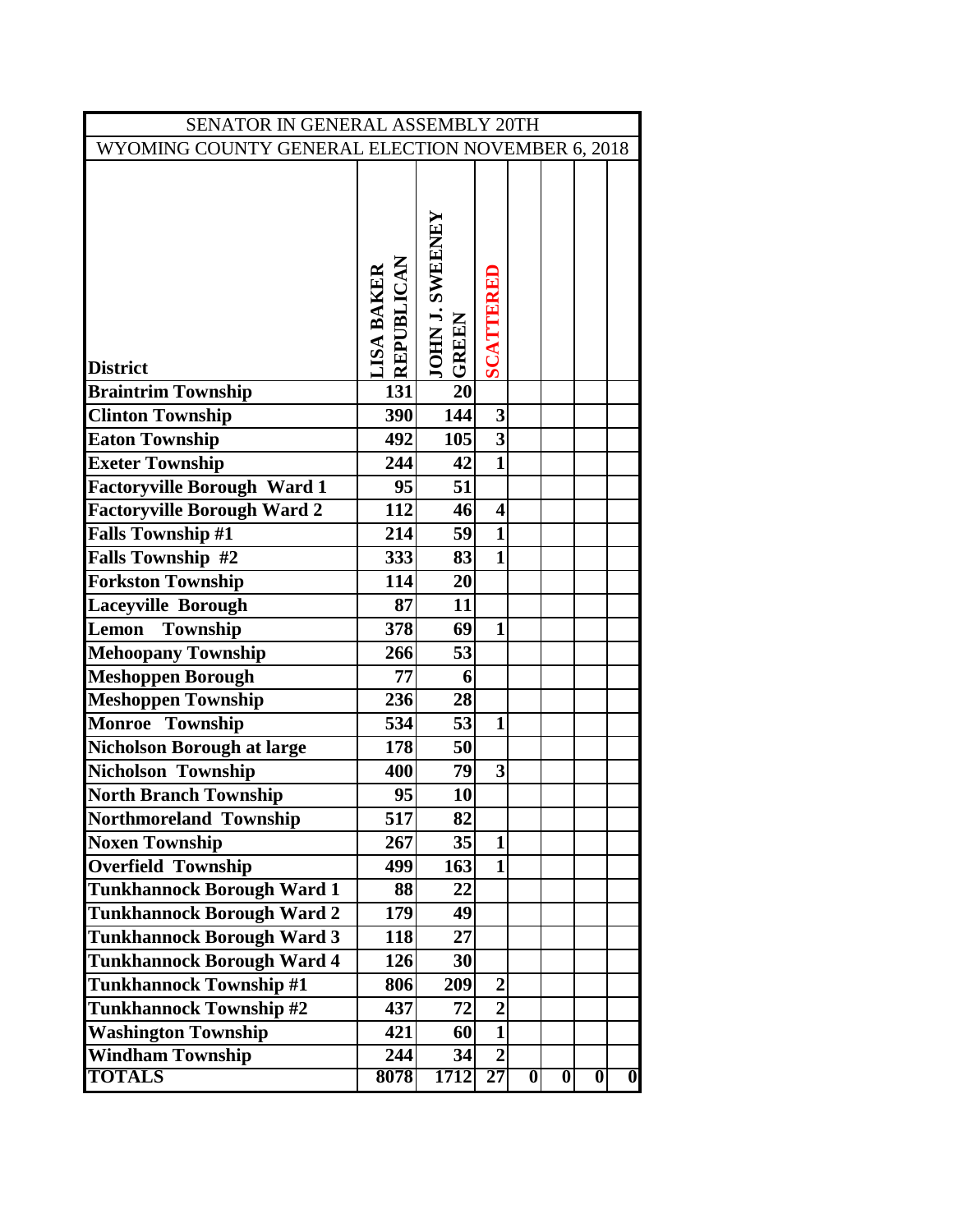| REP IN GENERAL ASSEMBLY 117TH                    |                      |                              |                         |                         |                  |   |   |   |   |   |   |                         |  |
|--------------------------------------------------|----------------------|------------------------------|-------------------------|-------------------------|------------------|---|---|---|---|---|---|-------------------------|--|
| WYOMING COUNTY GENERAL ELECTION NOVEMBER 6, 2018 |                      |                              |                         |                         |                  |   |   |   |   |   |   |                         |  |
| <b>District</b>                                  | REPUBLICAN<br>BOBACK | LOU JASIKOFF<br> LIBERTARIAN | SCATTERED               |                         |                  |   |   |   |   |   |   |                         |  |
| <b>Braintrim Township</b>                        | 132                  | $\overline{20}$              | $\overline{\mathbf{1}}$ |                         |                  |   |   |   |   |   |   |                         |  |
| <b>Clinton Township</b>                          | 396                  | 162                          | $\overline{\mathbf{3}}$ |                         |                  |   |   |   |   |   |   |                         |  |
| <b>Eaton Township</b>                            | 518                  | 113                          | $\overline{\mathbf{1}}$ |                         |                  |   |   |   |   |   |   |                         |  |
| <b>Exeter Township</b>                           | 249                  | 43                           | $\mathbf{1}$            |                         |                  |   |   |   |   |   |   |                         |  |
| <b>Factoryville Borough Ward 1</b>               | 98                   | 61                           |                         |                         |                  |   |   |   |   |   |   |                         |  |
| Factoryville Borough Ward 2                      | 94                   | 77                           | $\mathbf{1}$            |                         |                  |   |   |   |   |   |   |                         |  |
| <b>Falls Township #1</b>                         | 226                  | 50                           | $\overline{\mathbf{1}}$ |                         |                  |   |   |   |   |   |   |                         |  |
| Falls Township #2                                | 340                  | 92                           | $\overline{\mathbf{3}}$ |                         |                  |   |   |   |   |   |   |                         |  |
| <b>Forkston Township</b>                         | 116                  | 22                           |                         |                         |                  |   |   |   |   |   |   |                         |  |
| Laceyville Borough                               | 86                   | 15                           |                         |                         |                  |   |   |   |   |   |   |                         |  |
| <b>Township</b><br>Lemon                         | 370                  | 99                           |                         |                         |                  |   |   |   |   |   |   |                         |  |
| <b>Mehoopany Township</b>                        | 271                  | 52                           | $\mathbf{1}$            |                         |                  |   |   |   |   |   |   |                         |  |
| <b>Meshoppen Borough</b>                         | 79                   | 10                           |                         |                         |                  |   |   |   |   |   |   |                         |  |
| <b>Meshoppen Township</b>                        | 227                  | 39                           |                         |                         |                  |   |   |   |   |   |   |                         |  |
| Monroe Township                                  | 516                  | 87                           | $\overline{\mathbf{3}}$ |                         |                  |   |   |   |   |   |   |                         |  |
| <b>Nicholson Borough at Large</b>                | 175                  | 61                           | $\overline{\mathbf{1}}$ |                         |                  |   |   |   |   |   |   |                         |  |
| <b>Nicholson Township</b>                        | 393                  | 99                           | $\overline{\mathbf{3}}$ |                         |                  |   |   |   |   |   |   |                         |  |
| <b>North Branch Township</b>                     | 94                   | 13                           |                         |                         |                  |   |   |   |   |   |   |                         |  |
| Northmoreland Township                           | 541                  | 85                           | $\overline{2}$          |                         |                  |   |   |   |   |   |   |                         |  |
| <b>Noxen Township</b>                            | 266                  | 43                           | $\overline{2}$          |                         |                  |   |   |   |   |   |   |                         |  |
| <b>Overfield Township</b>                        | 531                  | 155                          | $\overline{\mathbf{1}}$ |                         |                  |   |   |   |   |   |   |                         |  |
| <b>Tunkhannock Borough Ward 1</b>                | 86                   | 29                           | $\overline{2}$          |                         |                  |   |   |   |   |   |   |                         |  |
| <b>Tunkhannock Borough Ward 2</b>                | <b>180</b>           | 59                           |                         |                         |                  |   |   |   |   |   |   |                         |  |
| <b>Tunkhannock Borough Ward 3</b>                | 111                  | 39                           |                         |                         |                  |   |   |   |   |   |   |                         |  |
| <b>Tunkhannock Borough Ward 4</b>                | 124                  | 43                           | $\mathbf{1}$            |                         |                  |   |   |   |   |   |   |                         |  |
| <b>Tunkhannock Township #1</b>                   | 831                  | 232                          | $\overline{\mathbf{4}}$ |                         |                  |   |   |   |   |   |   |                         |  |
| <b>Tunkhannock Township #2</b>                   | 422                  | <b>100</b>                   | $\overline{2}$          |                         |                  |   |   |   |   |   |   |                         |  |
| <b>Washington Township</b>                       | 420                  | 71                           |                         |                         |                  |   |   |   |   |   |   |                         |  |
| <b>Windham Township</b>                          | 247                  | 40                           | $\mathbf{1}$            |                         |                  |   |   |   |   |   |   |                         |  |
| <b>TOTALS</b>                                    | 8139                 | 2011                         | 34                      | $\overline{\mathbf{0}}$ | $\boldsymbol{0}$ | 0 | 0 | 0 | 0 | 0 | 0 | $\overline{\mathbf{0}}$ |  |